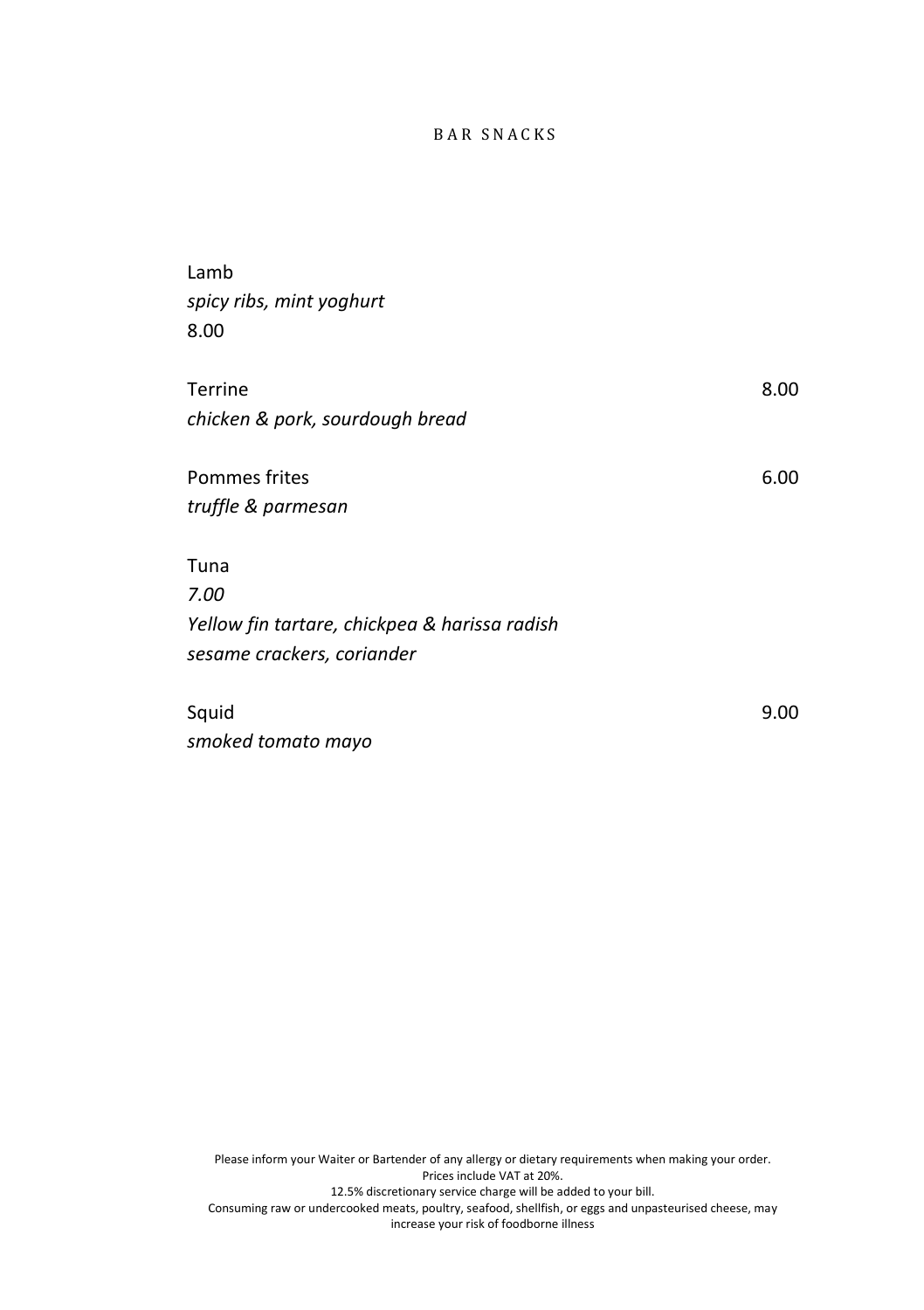### SIGNATURE COCKTAILS

Cocobongo 13.50 *Olmeca Blanco, Choya yuzu liquor, coconut, fresh lemon, fresh grapefruit.*

Lychee fizz 12.50 *Jinro plum, fresh lime, lychee puree, fever tree soda water.*

Punch 14 13.50 *Lambs Spiced rum, apricot Brandy, apricot jam, fresh lemon, Earl grey tea, homemade cardamom syrup.*

Blushing bloom 13.50 *Tanqueray 43 gin, St. Germain elderflower liquor, Rhubarb and Raspberry jam, fresh lemon.*

Cuban breeze 13.50 *Havana 7yrs rum, Boudier crème de banana, fresh lime, homemade demerara and passion fruit syrup.*

# ALCOHOL-FREE COCKTAILS

Everleaf spritz 9.00 *Everleaf aperitif, fever tree slim tonic, fresh orange*

Off the booze 9.00 Seedlip Garden, fresh lime, homemade mint syrup

Please inform your Waiter or Bartender of any allergy or dietary requirements when making your order. Prices include VAT at 20%. 12.5% discretionary service charge will be added to your bill.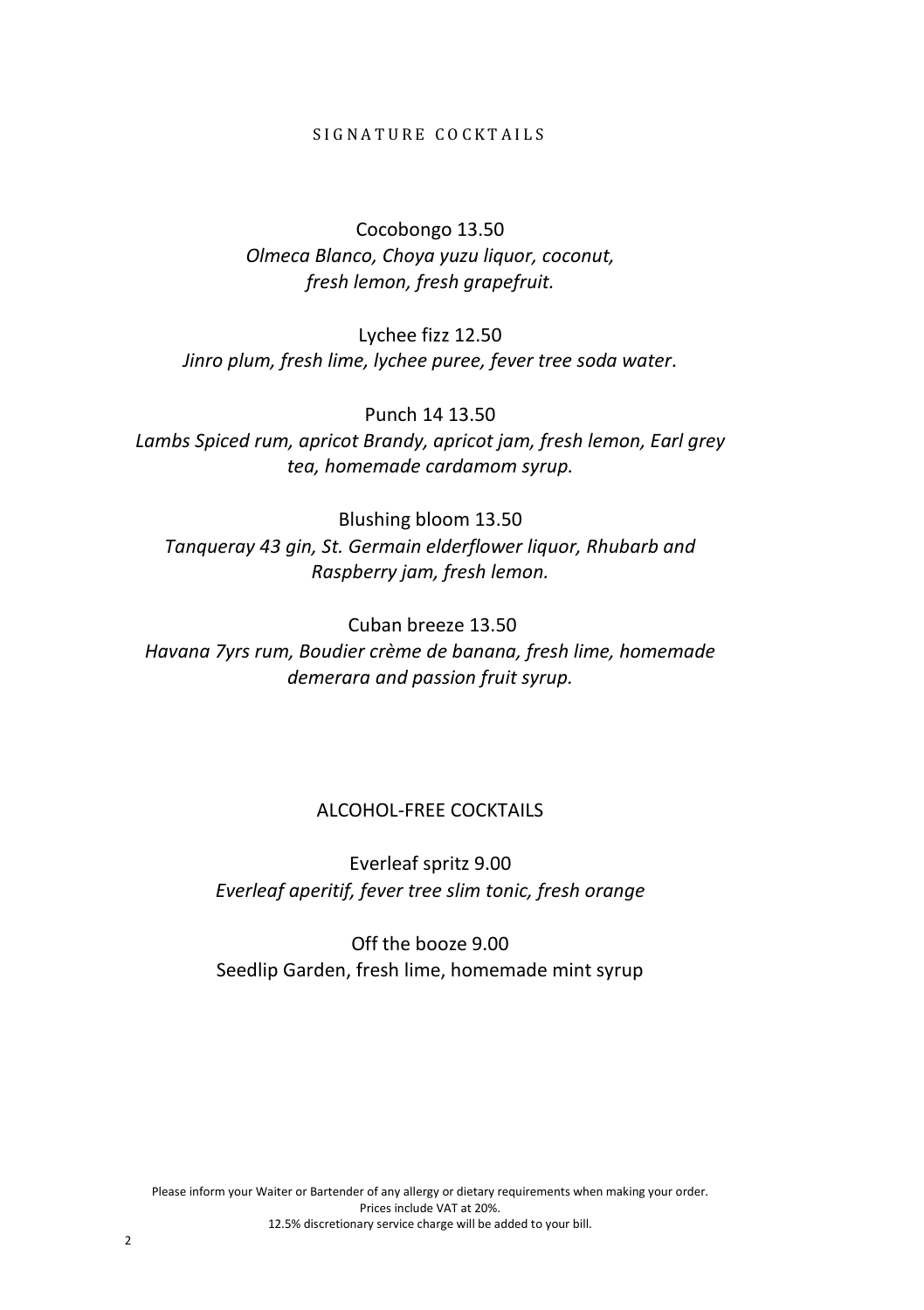#### U N F O R G E T T A B L E C L A S S I C S

# Russian spring punch 16.50

*Ketel one vodka, Boudier crème de cassis, fresh lemon, Moet & Chandon Brut Imperial*.

Mary Pickford 13.00

*Havana 3yrs rum, pineapple juice, Luxardo Maraschino cherry liquor, Giffard grenadine.*

Aperol Spritz 13.00

*Aperol, Chandon sparkling wine, Fewer tree soda water.*

Jungle bird 13.00

*Havana 3yrs rum, Campari, pineapple juice, fresh lime, simple syrup.*

Boulevardier 13.00

Bulliet bourbon whiskey, Campari, Antica formula sweet vermouth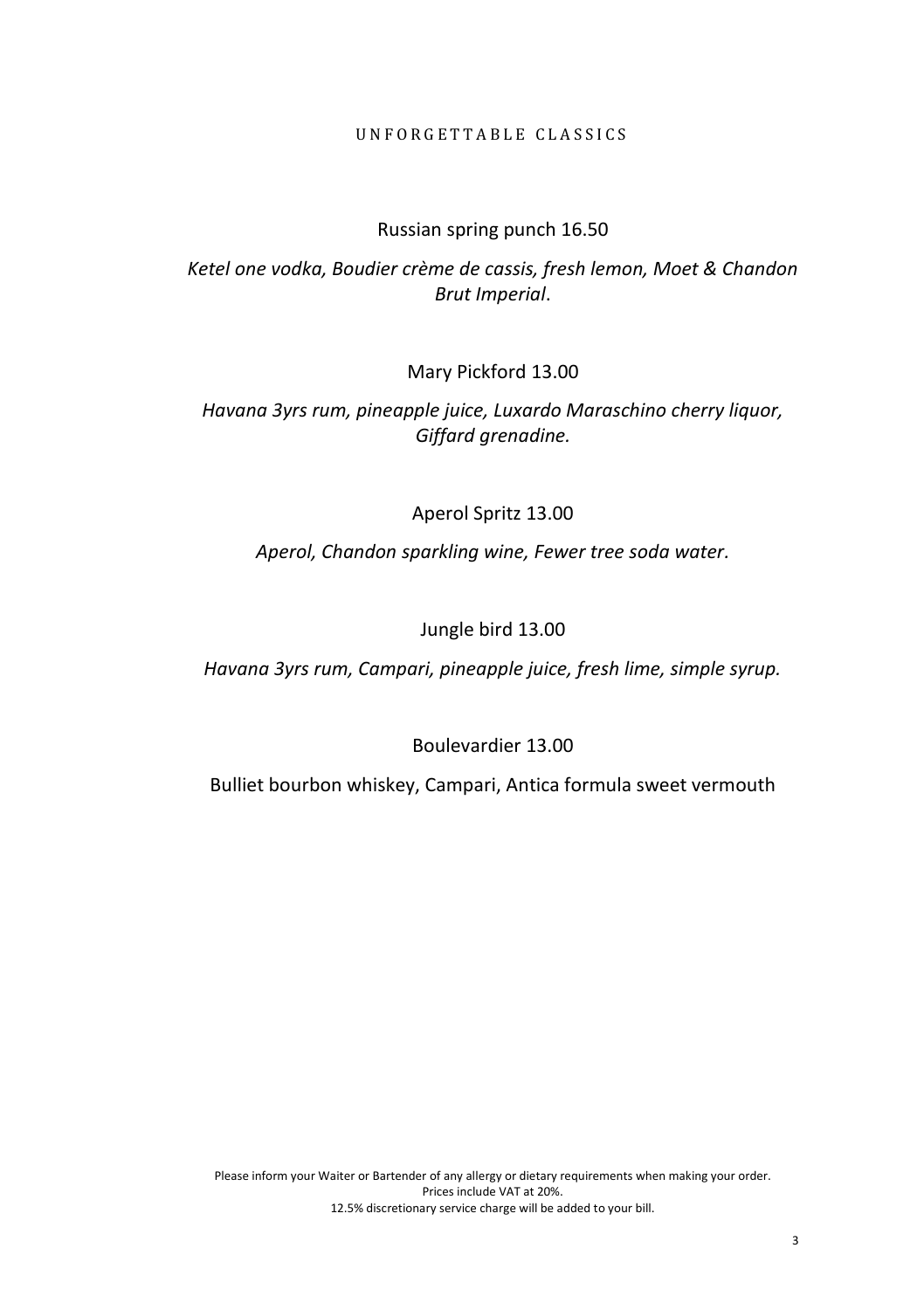### Martin Miller's & Indian Tonic 11.50

*Launched in 1999, Martin Miller's Gin is third-party distilled at Langley Distillery near Birmingham, before setting off on a 3,000 miles round trip to Iceland and back. The reason being to use only the purest water from Icelandic glaciers, and cucumber distillate is also added in Iceland. An excellent small-batch pot still gin distilled with Liquorice, Nutmeg, dried citrus fruit and coriander seeds.*

Warner's Rhubarb & Mediterranean Tonic 14.00

*Inspired by a crop of rhubarb originally grown in Queen Victoria's own kitchen garden, this vibrant pink gin has changed the flavoured gin category and ignited the pink gin boom! With fresh rhubarb juice in every bottle, this truly is a craft gin like no other. Fresh, tangy rhubarb explodes on the nose with a pinch of black pepper. The palate gives complex and mouth-watering rhubarb with cardamom and sweet orange. Rhubarb returns with cinnamon for a long, sweet finish.*

Warner's Lemon Balm & Mediterranean Tonic 15.50

*Warner's Lemon Balm gin is made using hand-picked botanicals from Their own Botanical Gardens on Falls Farm, which are distilled fresh within an hour of harvest. They are self-sufficient in our Lemon Balm Gin's three core botanicals: lemon balm, lemon verbena and lemon thyme & Bee pollen.*

4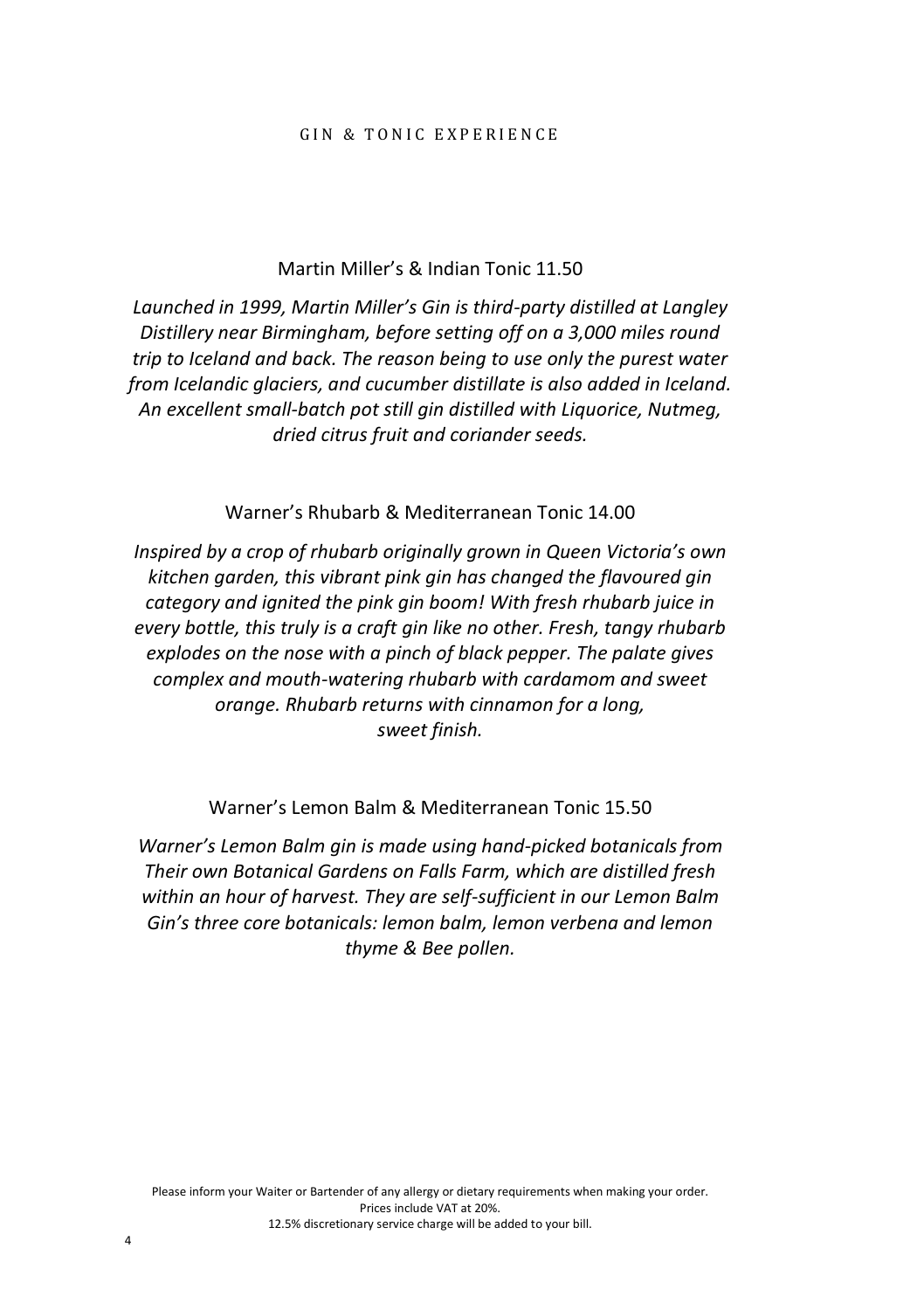#### GIN & TONIC EXPERIENCE

#### Sipsmith & Indian Tonic 13.50

*Sipsmith prides themselves on their hands-on crafting of small batch premium Gin, which showcases the hallmark characteristics of premium London Dry Gin, including gorgeous bouquets of sweet botanicals and fresh Juniper. Sipsmith London Dry Gin is fresh, clean, and beautifully balanced with a sweet botanical bouquet complete with Juniper, baked lemon tarts, and white pepper.*

No. 3 London Dry Gin & Indian Tonic 14.00

*The most refreshing balance of 3 key flavour: Juniper, Citrus & Spice. Juniper to the fore, supported by floral notes and spicy, warm cardamom. Plenty of citrus 'zing' complemented by the gingery spiciness of coriander. Bright, Crisp and fresh from the citrus peel of grapefruit & orange, follow the spice coriander and cardamom. Best serve with fresh grapefruit and rosemary.*

Suntory Roku Gin & Indian Tonic 13.50

*In Japanese, Roku translates as the number six. Inside every bottle of Roku Gin, you will find six very special botanicals that are sourced in Japan. These represent Suntory's commitment to only use the best ingredients harvested from the best growing areas in Japan. Every aspect of Roku Gin is crafted by Japanese artisans with a centuries-old tradition of meticulous attention to detail. Not only are Roku Gin's ingredients of the highest quality, many are also uniquely Japanese and, therefore, best understood by Japanese artisans.*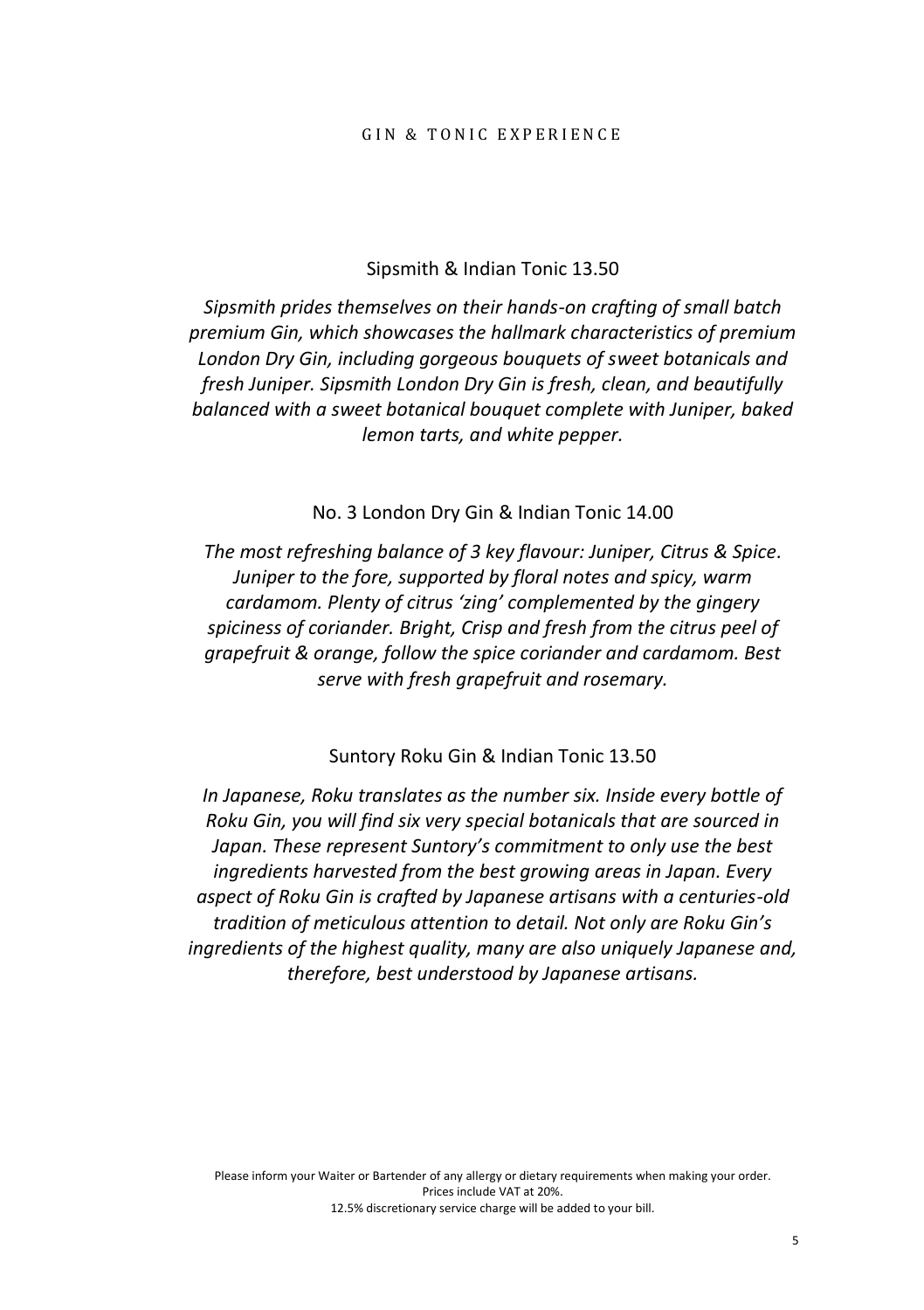#### GIN & TONIC EXPERIENCE

#### Pothecary & Light tonic 15.50

*Pothecary Gin was created by two friends who share a passion for organic, handcrafted, artisan produce. Martin Jennings and Lukasz Dwornik use the unusual process of distilling each botanical separately, and then blending them together before dilution, which yields optimum quality and incomparable aromas and flavours, producing an exciting gin that's both well-balanced and refreshingly individual. Having handpicked five distinct botanical ingredients from around the world, going against tradition with notes of Lavender, Mulberry and Honey, Pothecary Gin carefully blends the individually distilled components to create its unique aroma and flavour.*

#### Tarquin's SeaDog Navy & Indian tonic 14.00

*When it's time to create the Tarquin's "The SeaDog" Navy Strength Gin, 11 of the botanicals are added to their stills (with the exception of the violets) and left to macerate overnight in a wheat based neutral grain spirit. In the morning Tarquin's simply adds the missing violets, to complete the botanical recipe. Orris root, green cardamom seeds, cinnamon and violets are all used and the gin is distilled in Tamara, their copper.*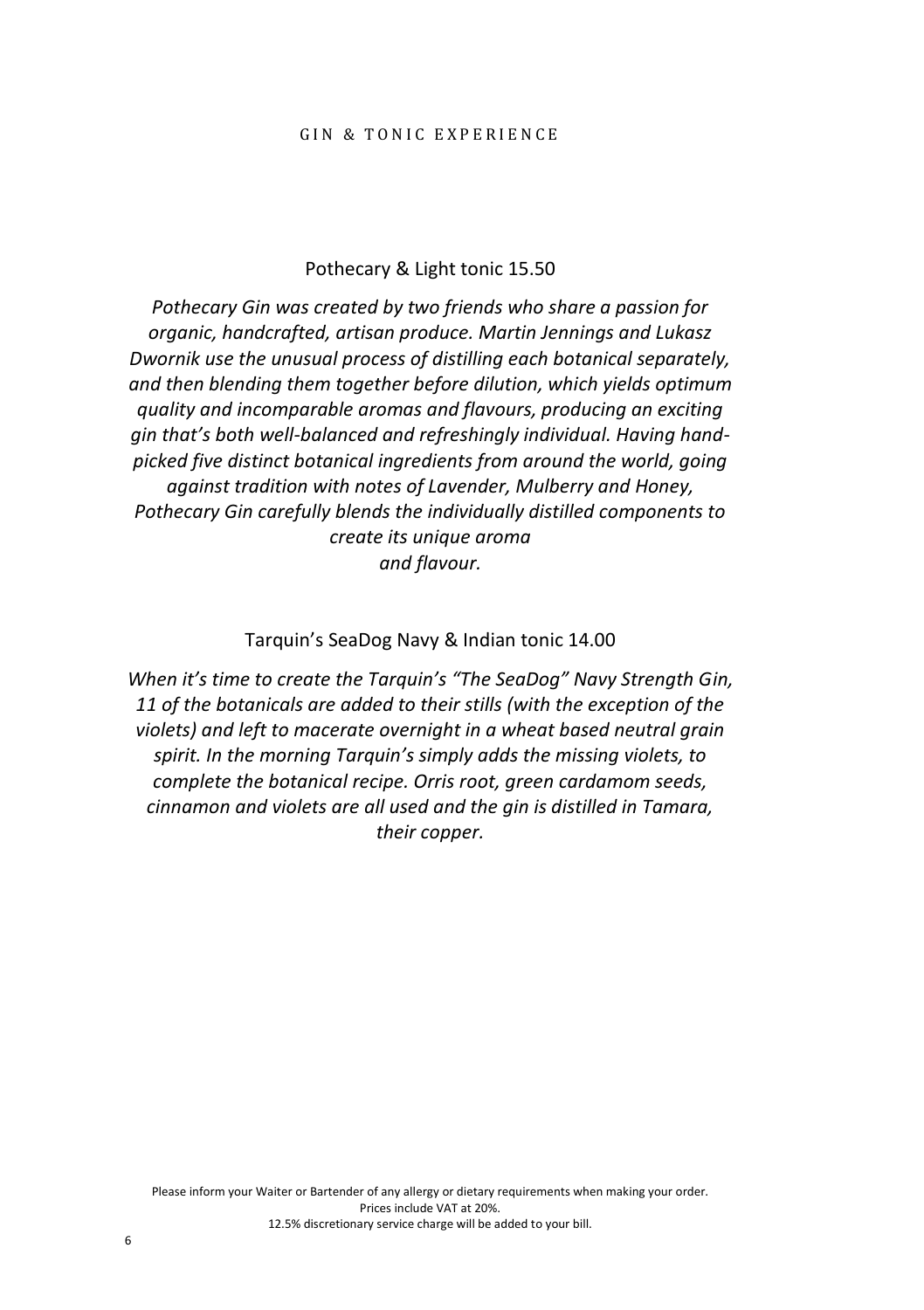It's summer time! How about trying our Moët & Chandon Ice? It has been created to be enjoyed over ice, revealing its seductive fruity aromas and insanely refreshing, a pure moment of summer pleasure.

|                                          | 125ml | <b>Bottle</b> |
|------------------------------------------|-------|---------------|
| Moet&Chandon Ice NV                      |       | 18.00 110.00  |
| Moët & Chandon Ice Rosé NV (Demi-Sec)    |       | 21.00 120.00  |
| CHAMPAGNE                                |       |               |
|                                          | 125ml | <b>Bottle</b> |
| Moët & Chandon Brut Imperial NV          | 13.50 | 67.00         |
| Moët & Chandon Rosé NV                   | 16.00 | 95.00         |
| Laurent-Perrier Rosé NV                  |       | 19.00 110.00  |
| <b>Ruinart Blanc de Blancs NV</b>        |       | 23.00 130.00  |
| SPARKLING                                |       |               |
|                                          | 125ml | <b>Bottle</b> |
| Chandon Brut NV - Mendoza, Argentina     | 10.00 | 50.00         |
| Nyetimber 'Classic' NV - Sussex, England | 13.00 | 75.00         |
| Nyetimber Rosé NV - Sussex, England      | 15.00 | 85.00         |
|                                          |       |               |
| <b>ROSE</b>                              |       |               |
|                                          | 125ml | <b>Bottle</b> |
| Chateau de Minuty 'M de Minuty'          | 9.00  | 49.00         |

Please inform your Waiter or Bartender of any allergy or dietary requirements when making your order. Prices include VAT at 20%. 12.5% discretionary service charge will be added to your bill.

Provence, France 2018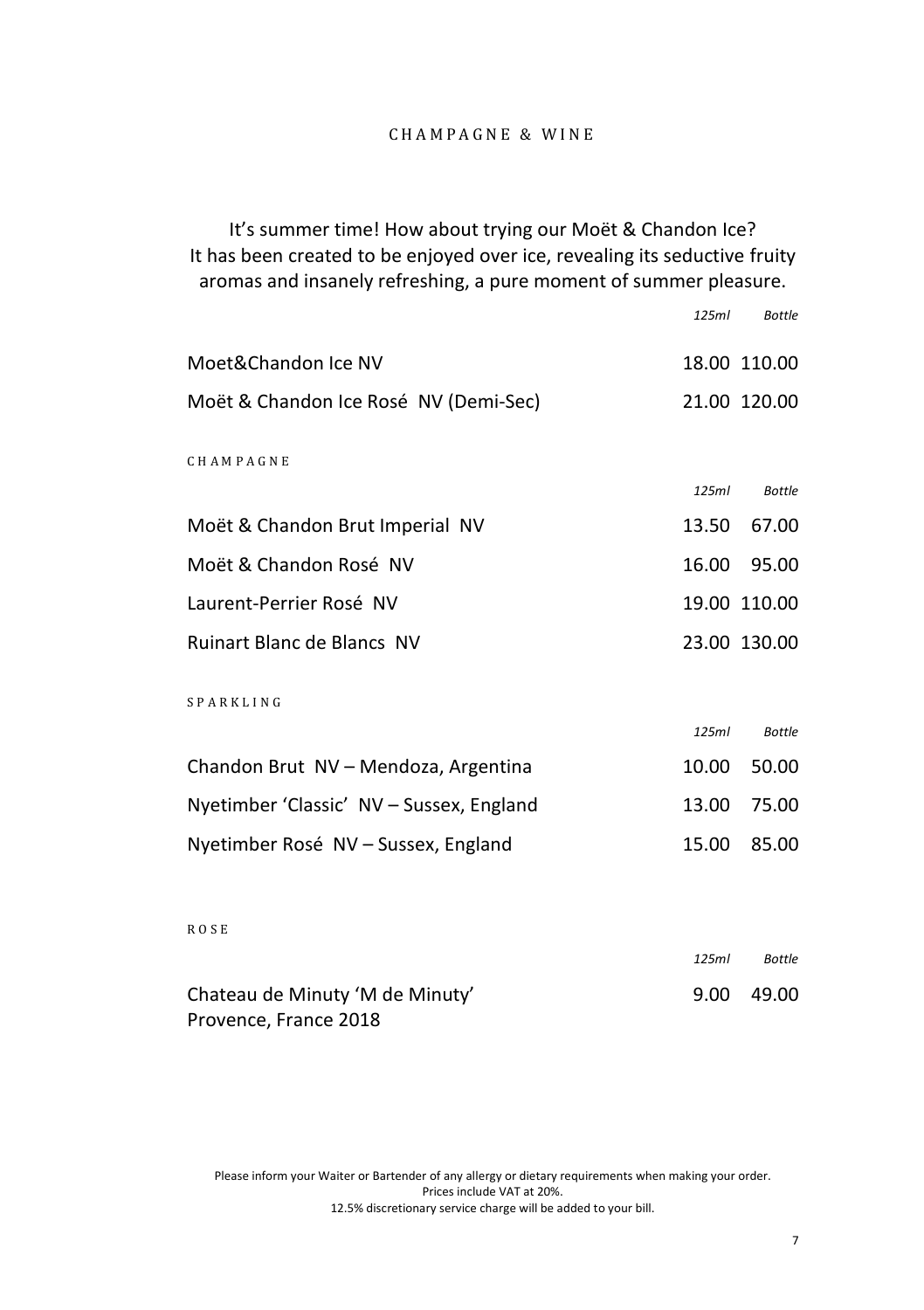### W I N E

|  |  |  |  |  | WHITE WINE |  |  |  |  |
|--|--|--|--|--|------------|--|--|--|--|
|--|--|--|--|--|------------|--|--|--|--|

|                                           | <b>Bottle</b> | 175ml |
|-------------------------------------------|---------------|-------|
| Chardonnay, Star Crossed                  |               | 7.50  |
| Victoria, Australia, 2018                 | 30.00         |       |
| Chenin Blanc, Waterkloof 'Seriously Cool' |               | 9.00  |
| Stellenbosch, South Africa 2018           | 36.00         |       |
| Pinot Gris, Sharpham Vineyard<br>46.00    |               | 12.00 |
| Devon, England, 2018                      |               |       |
| Sauvignon Blanc, Sancerre Dom. Millet     |               | 14.00 |
| 'Les Chênes Marchands' Loire, France 2018 | 60.00         |       |
| Sauvignon Blanc, Cloudy Bay               |               | 18.00 |
| Marlborough, New Zealand 2018             | 75.00         |       |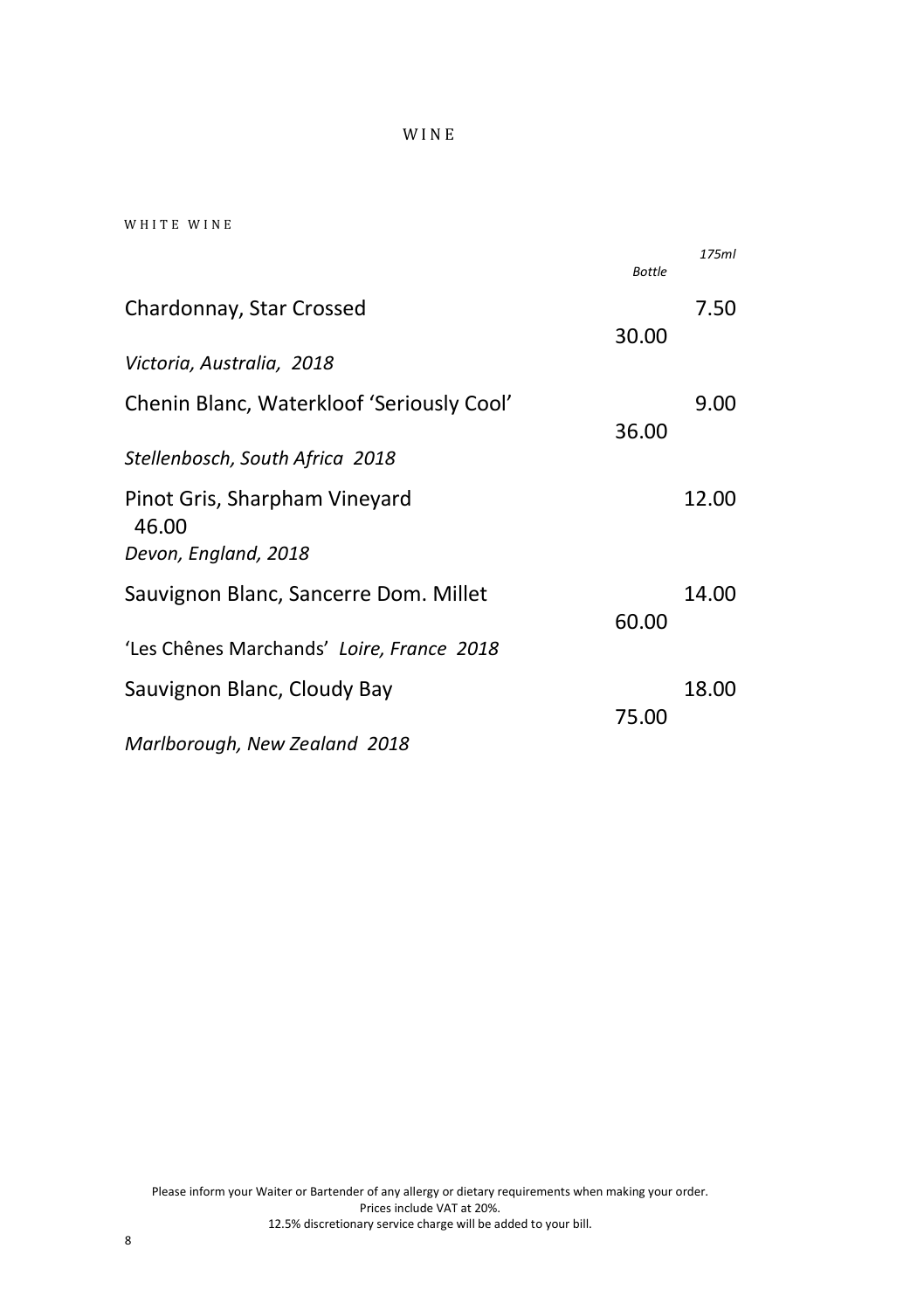### W I N E

R E D W I N E

|                                                                            | 175ml       | <b>Bottle</b> |
|----------------------------------------------------------------------------|-------------|---------------|
| Grenache, Yalumba Estate 'Old Bush Vine'<br>Barossa Valley, Australia 2016 |             | 8.50 39.00    |
| Tempranillo, Rioja Ramon Bilbao 'Montellano'<br>Rioja, Spain 2017          | 10.00 42.00 |               |
| Malbec, Bodega Catena Zapata 'Vista Flores'<br>Mendoza, Argentina, 2017    | 13.00 55.00 |               |
| Pinot Noir, Bourgogne Vallet Frères<br>Burgundy, France 2017               | 14.00 56.00 |               |
| Merlot, Lussac St-Emilion Château Lyonnat<br>Bordeaux, France 2015         | 16.00 64.00 |               |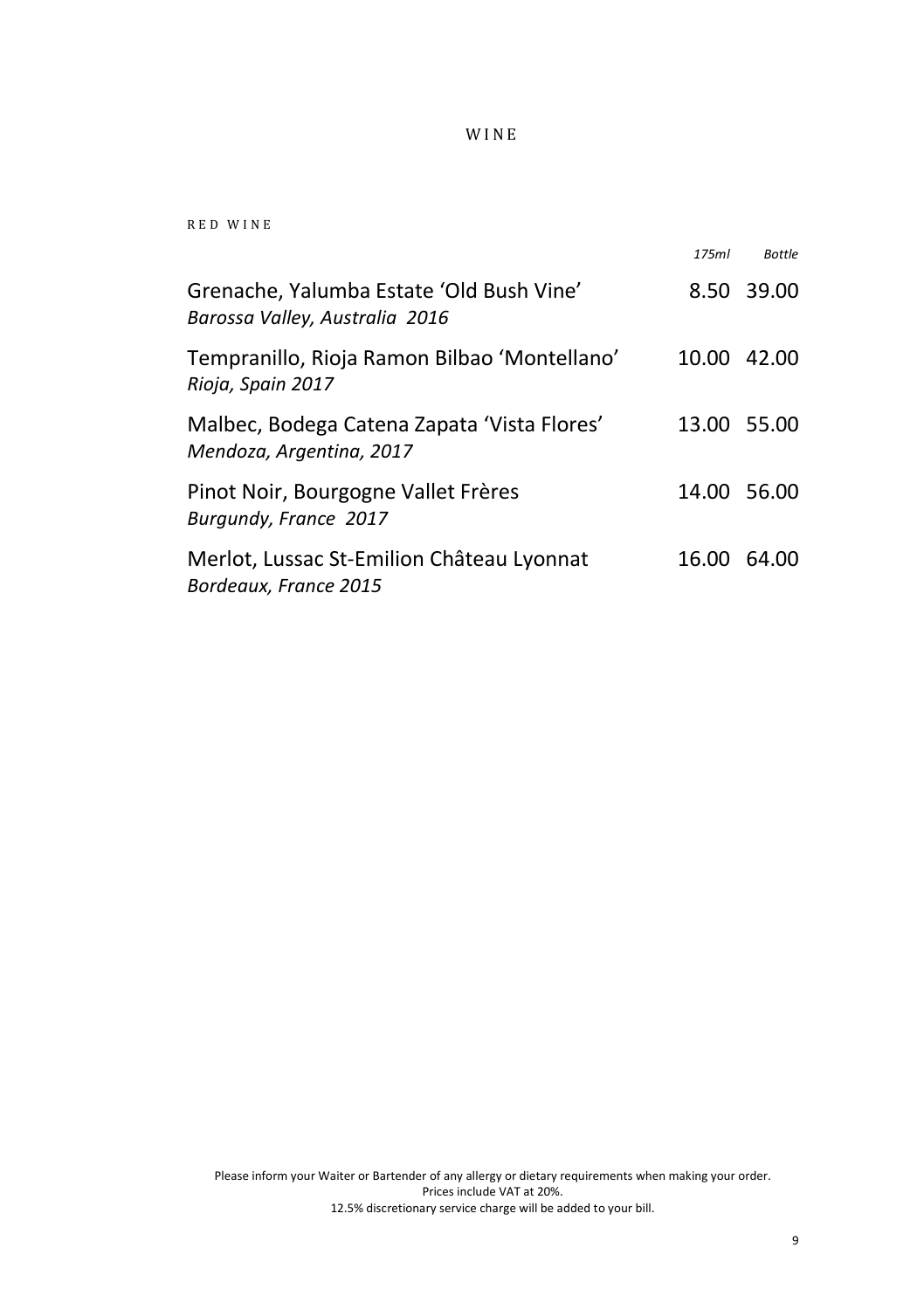G I N

|                               | 50ml  |
|-------------------------------|-------|
| Aviation                      | 11.00 |
| Copperhead The Gibson edition | 14.00 |
| Haymans Old tom               | 9.00  |
| <b>Hendricks</b>              | 11.50 |
| <b>Gin Mare</b>               | 14.00 |
| Martin Miller's               | 10.00 |
| Monkey 47                     | 14.50 |
| No. 3 London dry gin          | 12.50 |
| Pothecary                     | 14.00 |
| <b>Suntory Roku</b>           | 12.00 |
| Sipsmith                      | 12.00 |
| Sipsmith Sloe                 | 11.00 |
| Sipsmith V.J.O.P              | 14.00 |
| Tangueray 43                  | 9.50  |
| Tangueray 10                  | 11.00 |
| Tarquin's SeaDog Navy         | 12.50 |
| The Botanist                  | 13.50 |
| <b>Warner Edward Rhubarb</b>  | 12.50 |
| Warner Edwuard Lemon Balm     | 14.00 |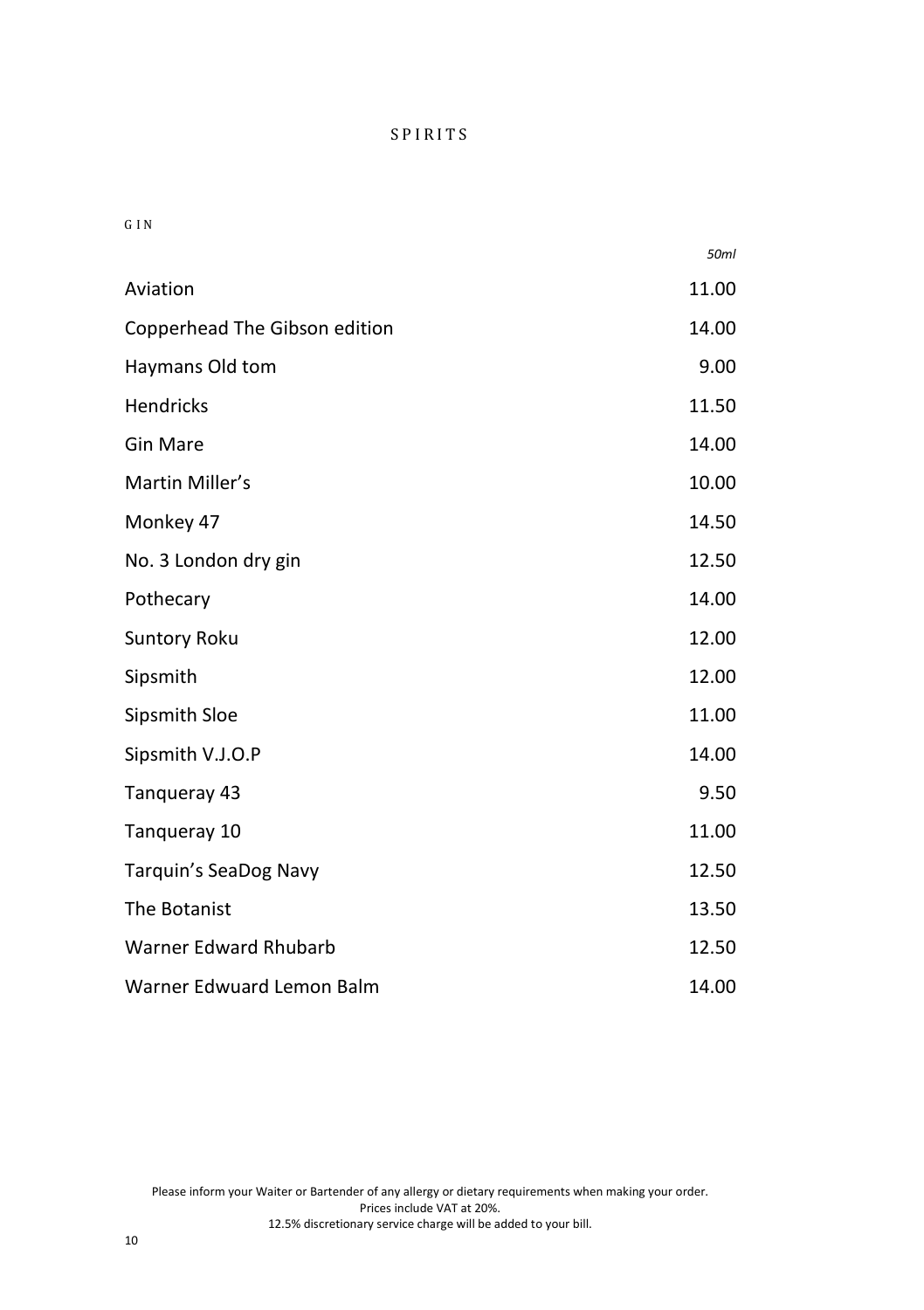#### V O D K A

|                          | 50ml  |
|--------------------------|-------|
| Absolut Vanilla          | 9.00  |
| Belvedere pure           | 11.00 |
| Belvedere Smogory forest | 14.00 |
| Chase                    | 12.00 |
| Ciroc                    | 10.00 |
| Ketel One                | 9.00  |
| <b>Koniks Tail</b>       | 11.00 |
| Stolichnaya Elit         | 14.00 |
| Zubrowka Bison Grass     | 9.50  |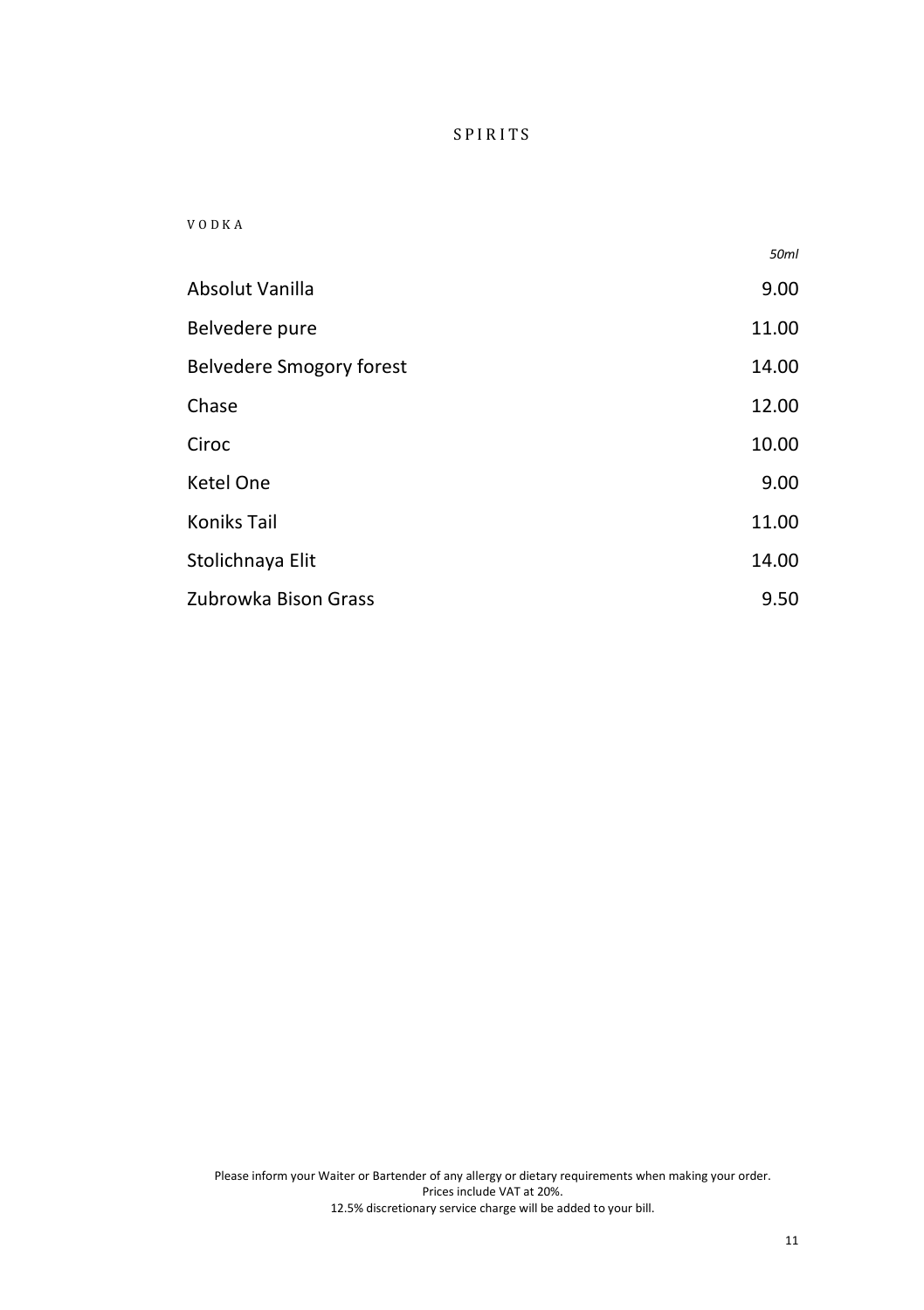#### R U M

|                                    | 50ml  |
|------------------------------------|-------|
| Avua Cachaca                       | 9.00  |
| Appleton Estate Signature Blend    | 9.50  |
| Diplomatico Reserva exclusiva      | 14.50 |
| Havana 3yrs                        | 9.00  |
| Havana 7yrs                        | 11.00 |
| Havana Club Especial               | 10.00 |
| Havana Club Seleccion the Maestros | 15.00 |
| Koko Kanu Coconut                  | 9.50  |
| Lambs Navy                         | 9.00  |
| Lambs spiced                       | 9.00  |
| Mount Gay Black barrel             | 12.00 |
| Ron Zacapa 23                      | 17.00 |
| Ron Zacapa XO                      | 30.00 |
| Wray & Nephew Overproof            | 13.00 |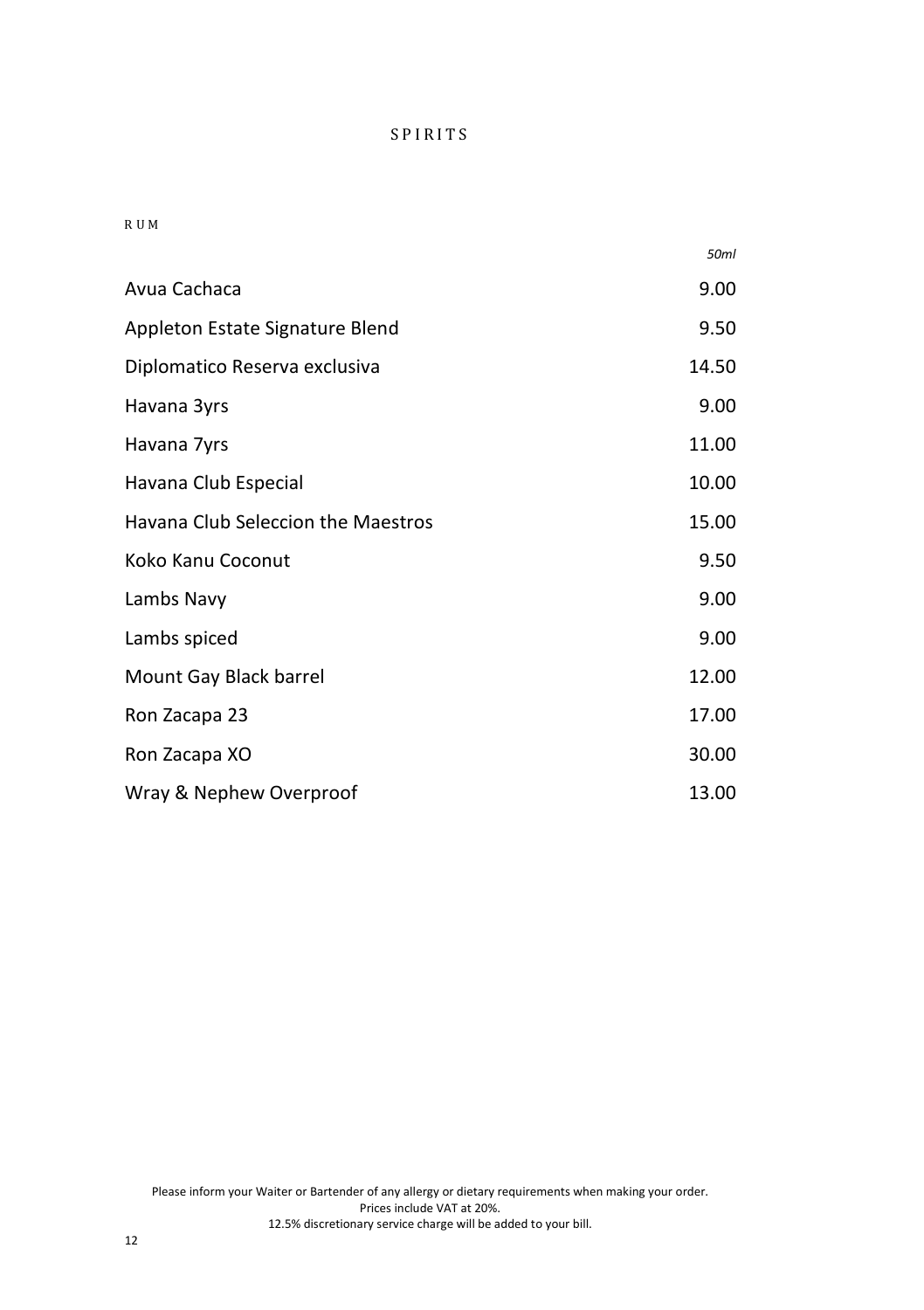### T E Q U I L A

|                          | 50ml  |
|--------------------------|-------|
| Don Julio Blanco         | 12.00 |
| Don Julio Reposado       | 13.50 |
| Don Julio Anejo          | 16.00 |
| Don Julio 1942           | 35.00 |
| Olmeca Blanco            | 9.00  |
| Olmeca Altos Plata       | 11.00 |
| <b>Patron Silver</b>     | 14.00 |
| Patron Reposado          | 16.00 |
| Patron Anejo             | 21.00 |
| Paton XO café            | 11.00 |
| <b>Mezcal Montelobos</b> | 12.00 |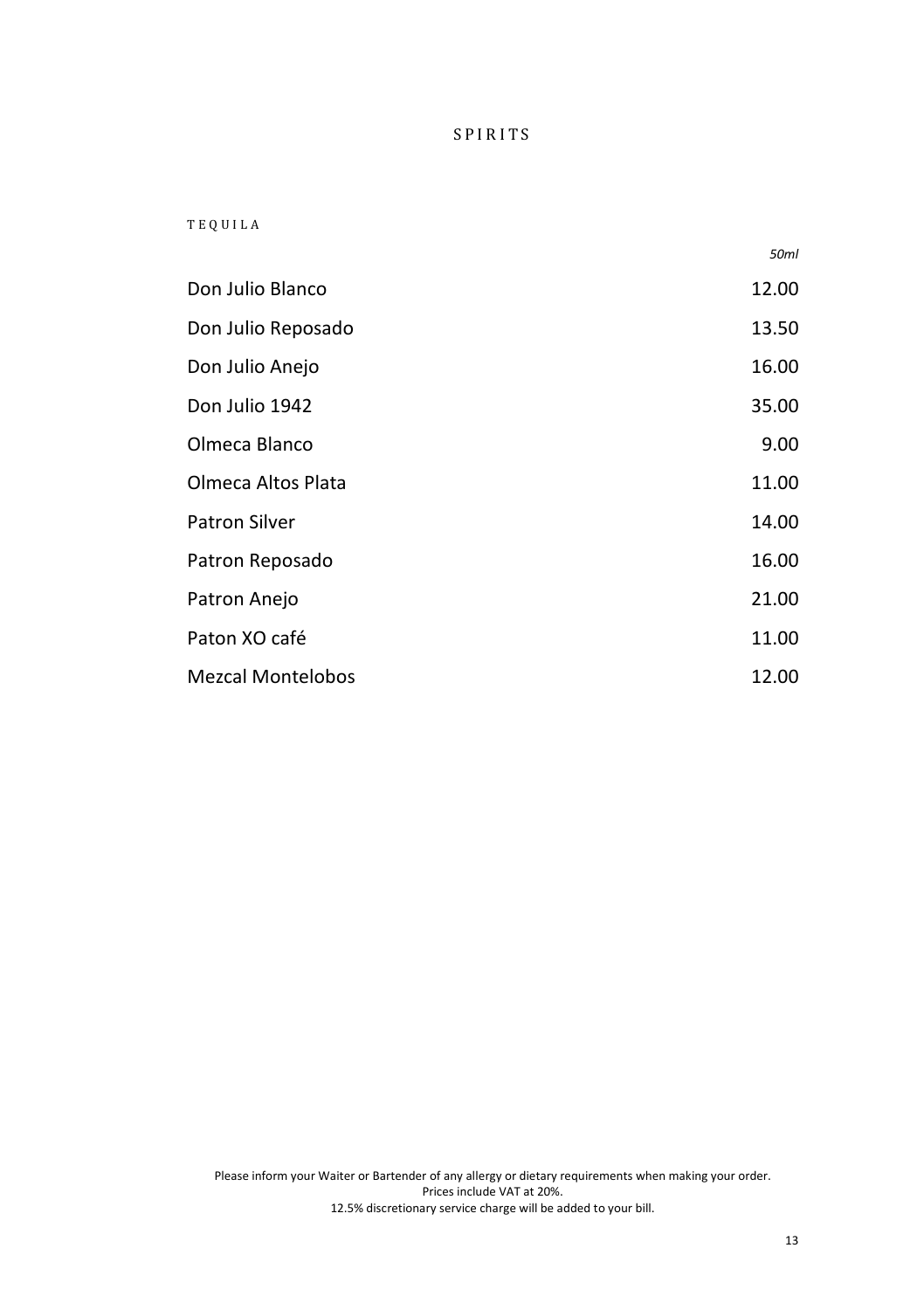A P E R I T I F & L I Q U E U R S

|                              | 50ml  |
|------------------------------|-------|
| Aperol                       | 9.00  |
| Campari                      | 10.00 |
| Carpano Antica Formula       | 11.00 |
| Amer Picon                   | 10.00 |
| <b>Fernet Branca</b>         | 12.00 |
| Lillet Blanc                 | 10.00 |
| Lillet Rose                  | 11.00 |
| <b>Martini Bianco</b>        | 9.00  |
| Martini Rosso                | 9.00  |
| Martini Extra dry            | 9.00  |
| Martini Reserva Ambrato      | 10.00 |
| Martini Reserva Rubino       | 10.00 |
| Pisco ABA                    | 12.00 |
| Amaretto Disaronno           | 11.00 |
| <b>Baileys Original</b>      | 10.00 |
| <b>Benedictine DOM</b>       | 12.00 |
| Chambord                     | 11.00 |
| Cointreau                    | 9.00  |
| <b>Grand Marnier</b>         | 11.00 |
| Drambuie                     | 11.00 |
| Frangelico<br><b>SPIRITS</b> | 10.00 |

### A P E R I T I F & L I Q U E U R S

*50ml*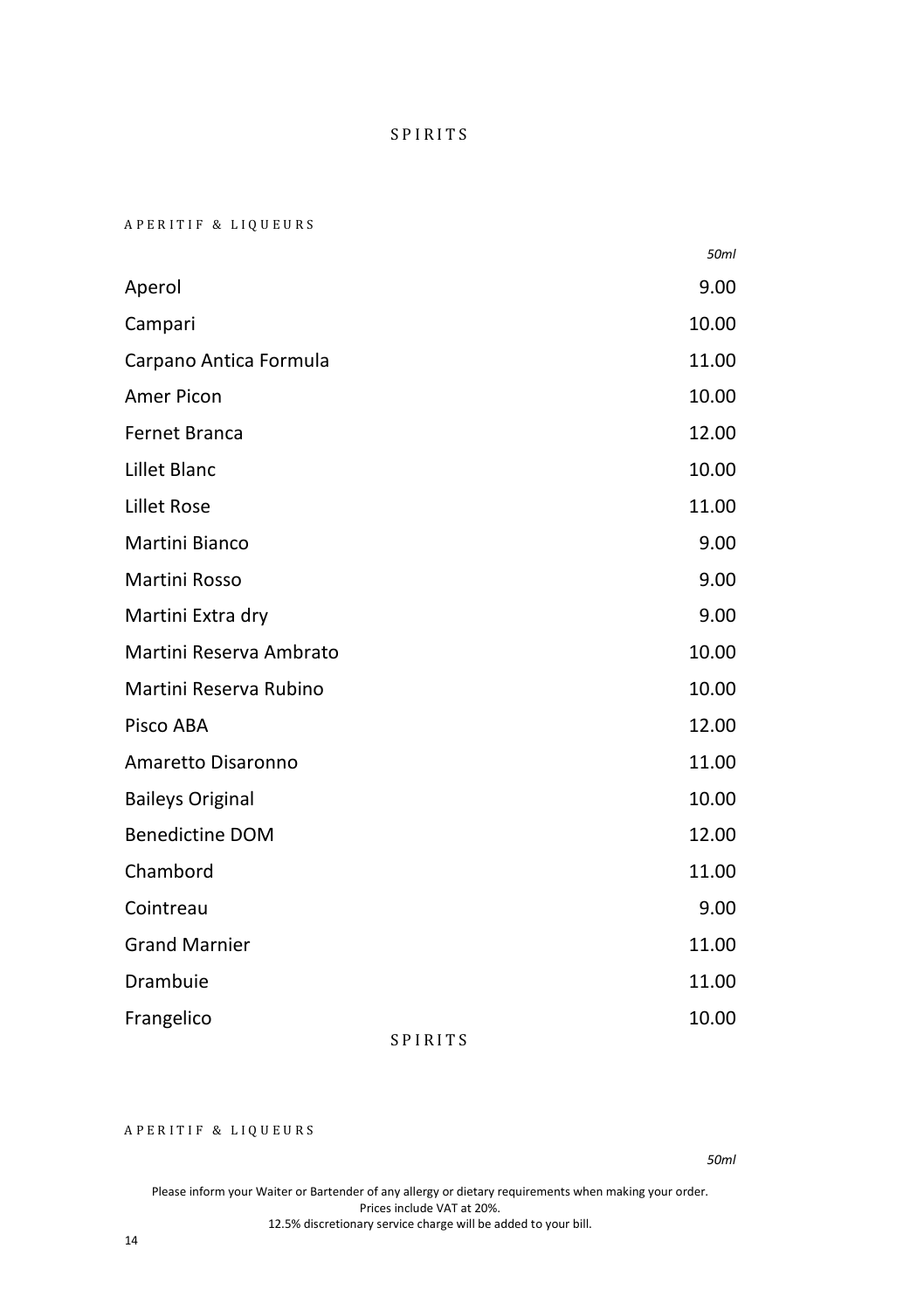| Galliano l'autentico | 10.00 |
|----------------------|-------|
| Jagermeister         | 10.00 |
| Jagermeister spice   | 10.00 |
| Luxardo Maraschino   | 12.00 |
| St. Germain          | 11.00 |
| Staibano Limoncello  | 10.00 |
| Tia Maria            | 10.00 |

# S C O T C H W H I S K E Y & I R I S H

| Ardbeg 10yo             |                | 10.00 |
|-------------------------|----------------|-------|
| Balvenie Caribbean Cask |                | 14.00 |
| Bowmore 12yo            |                | 11.00 |
| Bowmore 15yo            |                | 16.00 |
| Bowmore 18yo            |                | 21.00 |
| Cardhu 12yo             |                | 12.00 |
| Chivas Regal 12yo       |                | 10.00 |
| Dalmore 12yo            |                | 11.00 |
| Dalmore 15yo            |                | 16.00 |
|                         | <b>SPIRITS</b> |       |

#### S C O T C H W H I S K E Y & I R I S H

|                             | 50ml  |
|-----------------------------|-------|
| Dalmore King Alexander 1263 | 45.00 |
| Dalmore Pot Wood malt       | 21.00 |
| Glenfiddich 12yo            | 10.00 |
| Glenmorangie 10yo           | 10.00 |
| Glenmorangie 18yo           | 18.00 |
|                             |       |

Please inform your Waiter or Bartender of any allergy or dietary requirements when making your order. Prices include VAT at 20%.

12.5% discretionary service charge will be added to your bill.

*50ml*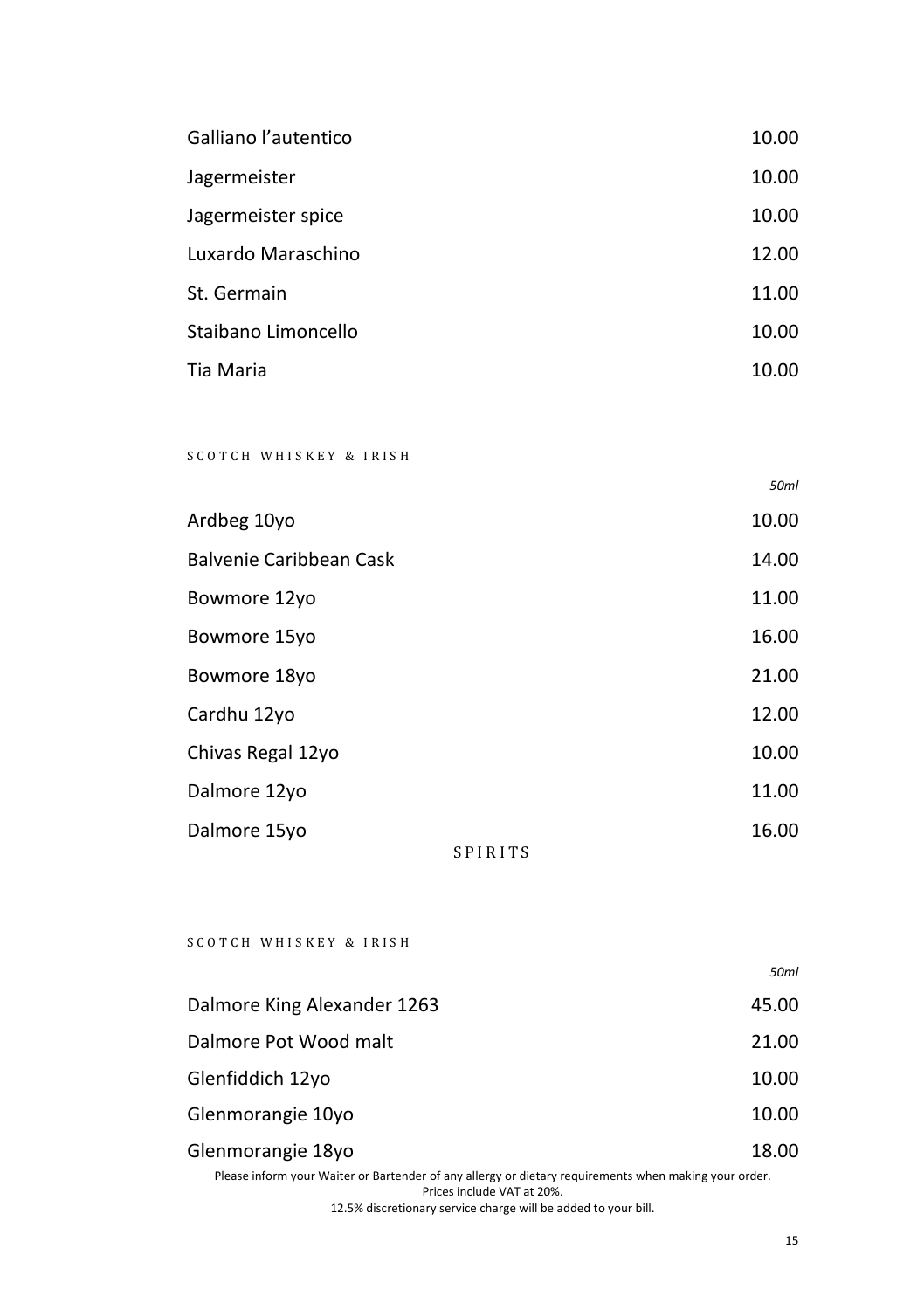| Johnnie Walker Black label | 11.00 |
|----------------------------|-------|
| Johnnie Walker Blue label  | 30.00 |
| Lagavulin 16yo             | 18.00 |
| Laphroaig 10yo             | 12.00 |
| Macallan 12yo Double cask  | 14.00 |
| Macallan gold              | 10.00 |
| Oban 14yo                  | 13.00 |
| Slane Irish                | 9.00  |
|                            |       |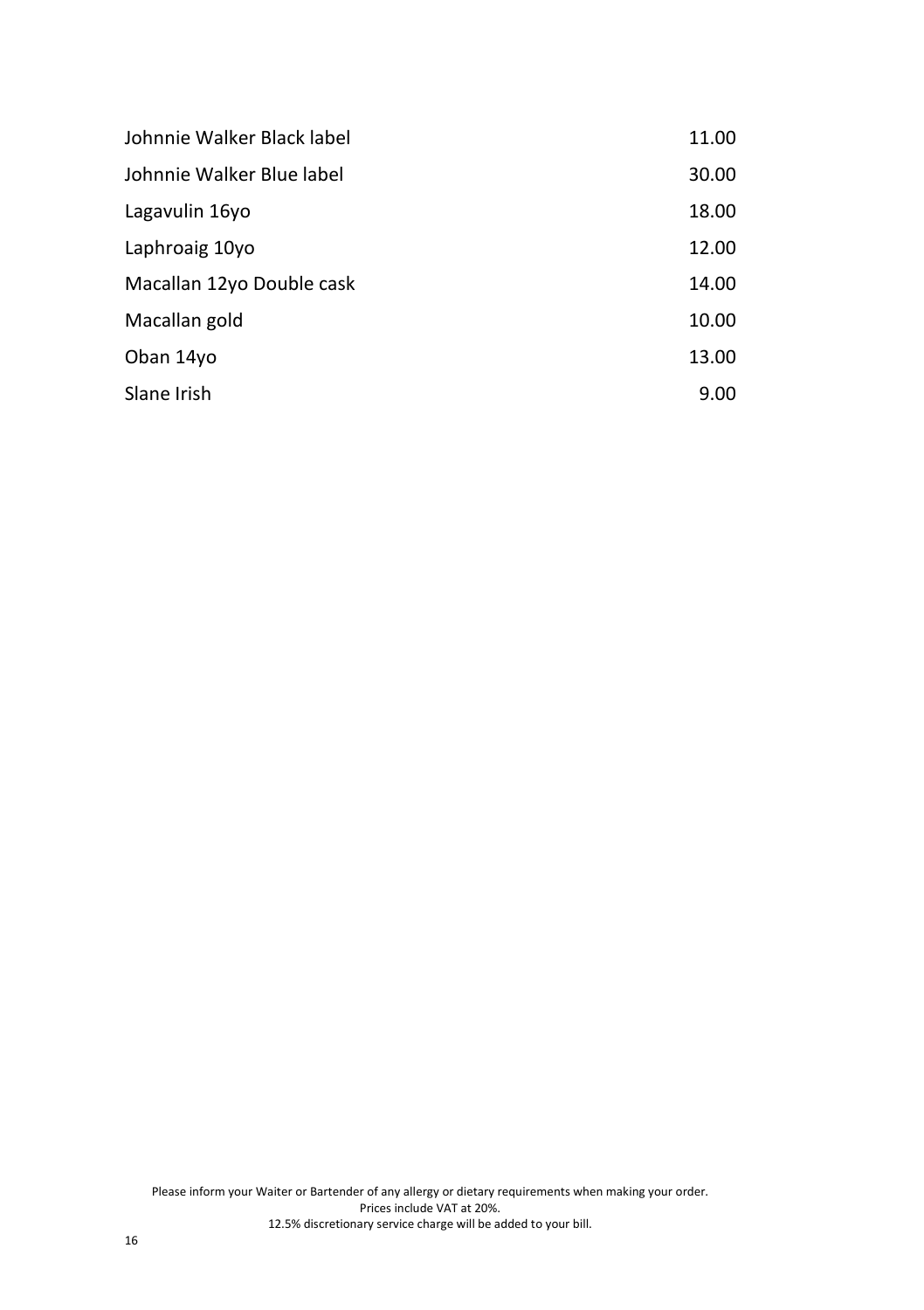#### A M E R I C A N W H I S K E Y

*50ml*

| Woodford Reserve Labrot & Graham | 12.00 |
|----------------------------------|-------|
| Woodford Reserve Double Oaked    | 20.00 |
| <b>Buffalo Trace</b>             | 12.00 |
| <b>Bulleit</b>                   | 12.00 |
| Maker's Mark                     | 11.00 |
| <b>Bulleit Rye</b>               | 14.00 |
| Woodford Rye                     | 15.00 |
| Sazerac Rye                      | 16.00 |
| <b>Jack Daniels</b>              | 9.00  |
| Jack Daniels Gentleman Jack      | 11.00 |
| Jack Daniels single Barrel       | 14.00 |
| Jack Daniel Tennessee Honey      | 9.00  |

#### J A P A N E S E W H I S K E Y

|                       | 50ml  |
|-----------------------|-------|
| Nikka from the barrel | 15.00 |
| Hibiki Harmony        | 16.00 |
| Hibiki 17yo           | 35.00 |
| Hibiki 21yo           | 90.00 |
| Yamazaki 12yo         | 25.00 |
| Yamazaki 18yo         | 75.00 |

Please inform your Waiter or Bartender of any allergy or dietary requirements when making your order. Prices include VAT at 20%. 12.5% discretionary service charge will be added to your bill.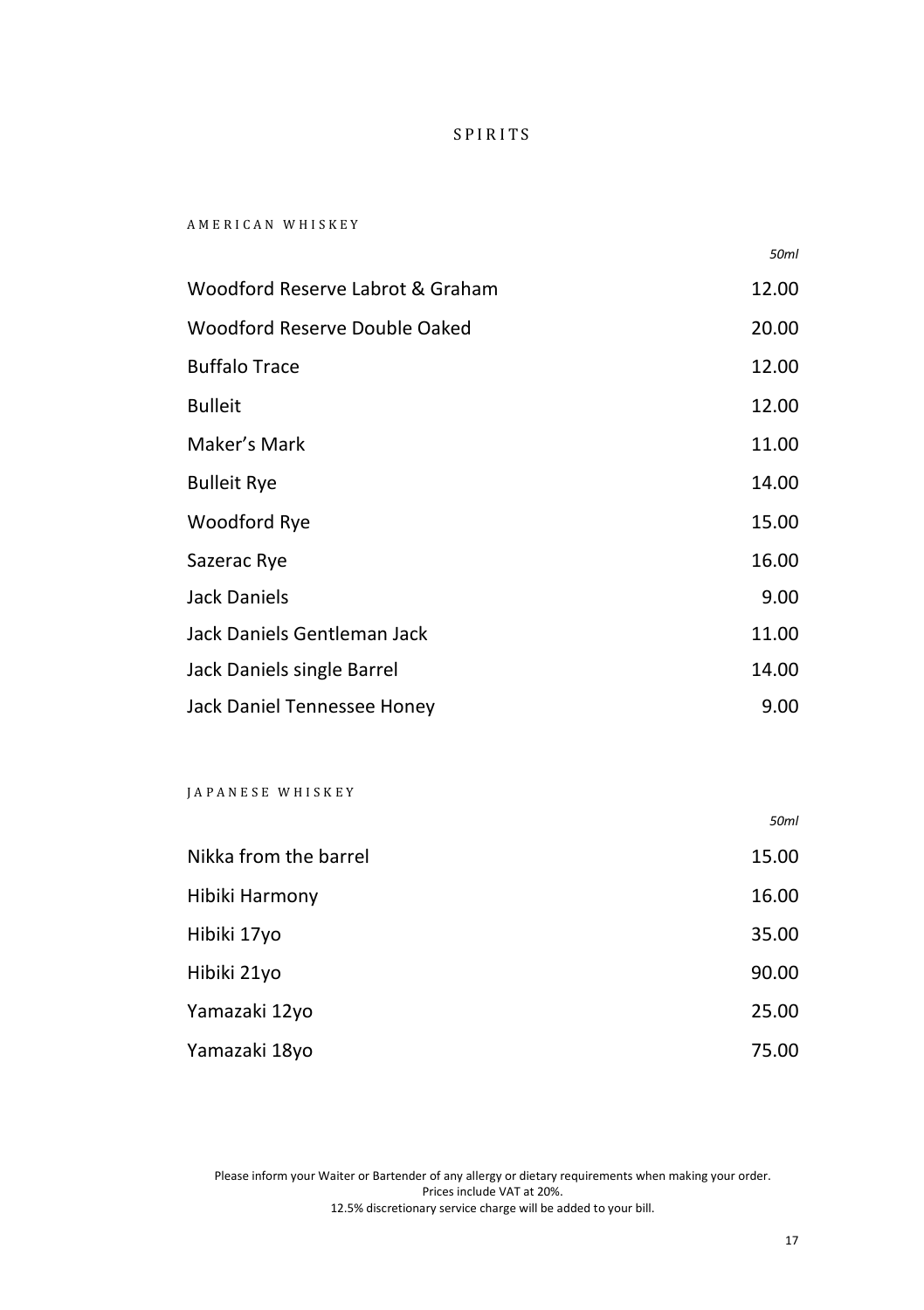#### C O G N A C

|                             | 50ml   |
|-----------------------------|--------|
| <b>Hennessy VS</b>          | 10.00  |
| Hennessy XO                 | 38.00  |
| <b>Hennessy Paradise</b>    | 65.00  |
| Hennessy Paradise Imperial  | 260.00 |
| <b>Remy Martin VSOP</b>     | 12.00  |
| Remy Martin XO              | 36.00  |
| Remy Martin 1738            | 14.00  |
| Remy Martin Louis XIII 15ml | 90.00  |
| Remy Martin Louis XIII 25ml | 145.00 |
| Remy Martin Louis XIII 50ml | 290.00 |

### C A L V A D O S & A R M A G N A C

|                                             | 50ml  |
|---------------------------------------------|-------|
| Calvados Pere Magloire VSOP                 | 12.00 |
| Darroze Les Grands Assemblages 8yo Armagnac | 14.00 |
| Dupont 1988 Pays d'Auge Calvados            | 27.00 |
| Baron de Sigognac 1976                      | 35.00 |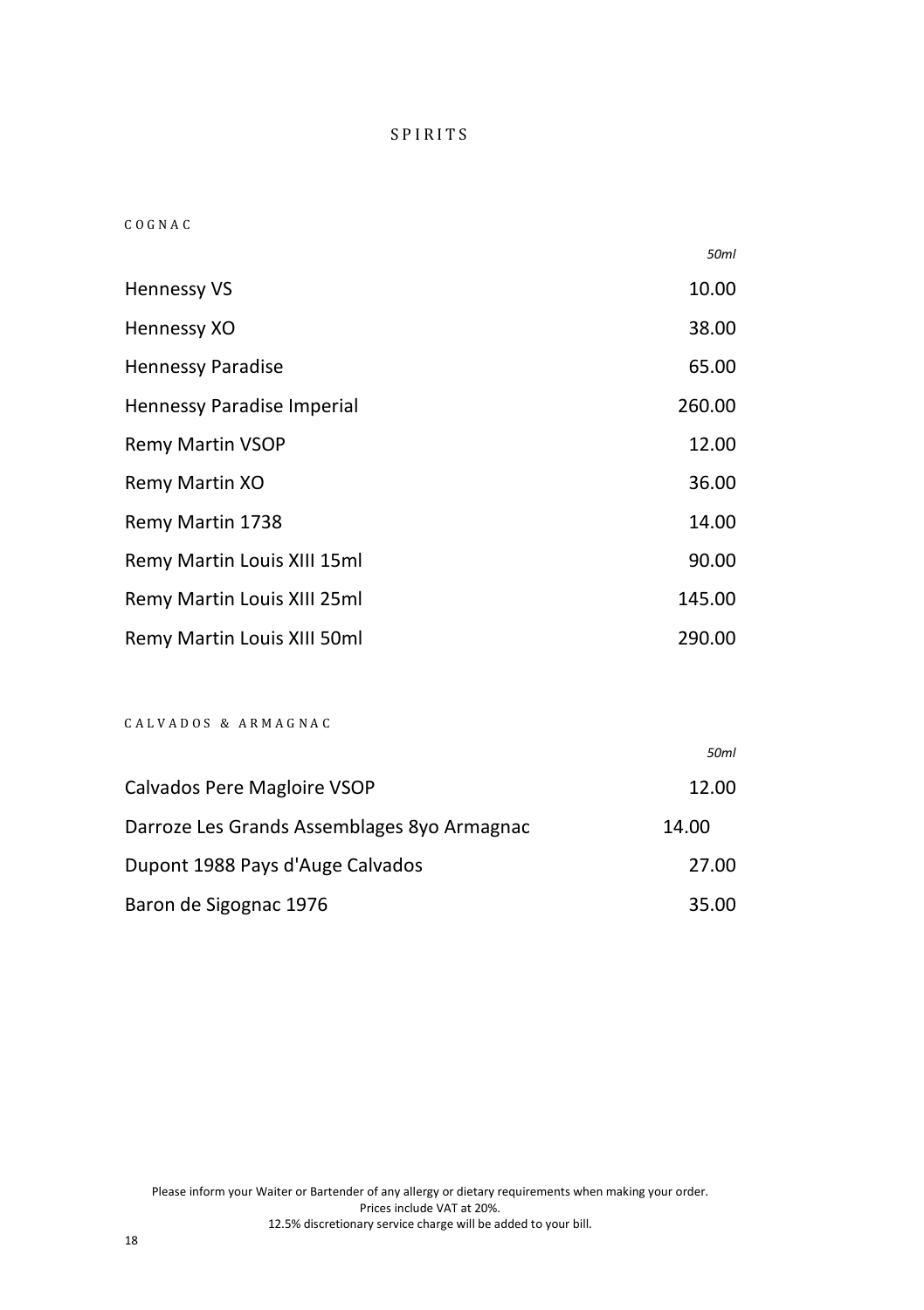### BEERS & CIDER

#### B O T T L E D B E E R S & C I D E R

| Peroni Nastro Azzurro 330ml    | 5.00 |
|--------------------------------|------|
| Asahi Super Dry 330ml          | 5.00 |
| Peroni Gluten free 330ml       | 5.00 |
| Urban Orchard Cider            | 6.00 |
| Meantime London Pale Ale 330ml | 5.00 |
| Peroni Libera 0.0%             | 4.40 |
| Big Drop Pale Ale 0.5% 330ml   | 5.00 |
| Big Drop Citra IPA 0.5%        | 5.00 |

# D R A U G H T B E E R S

| Peroni Nastro Azzurro            | 6.50 |
|----------------------------------|------|
| 14 Hills Craft Lager by Meantime | 6.50 |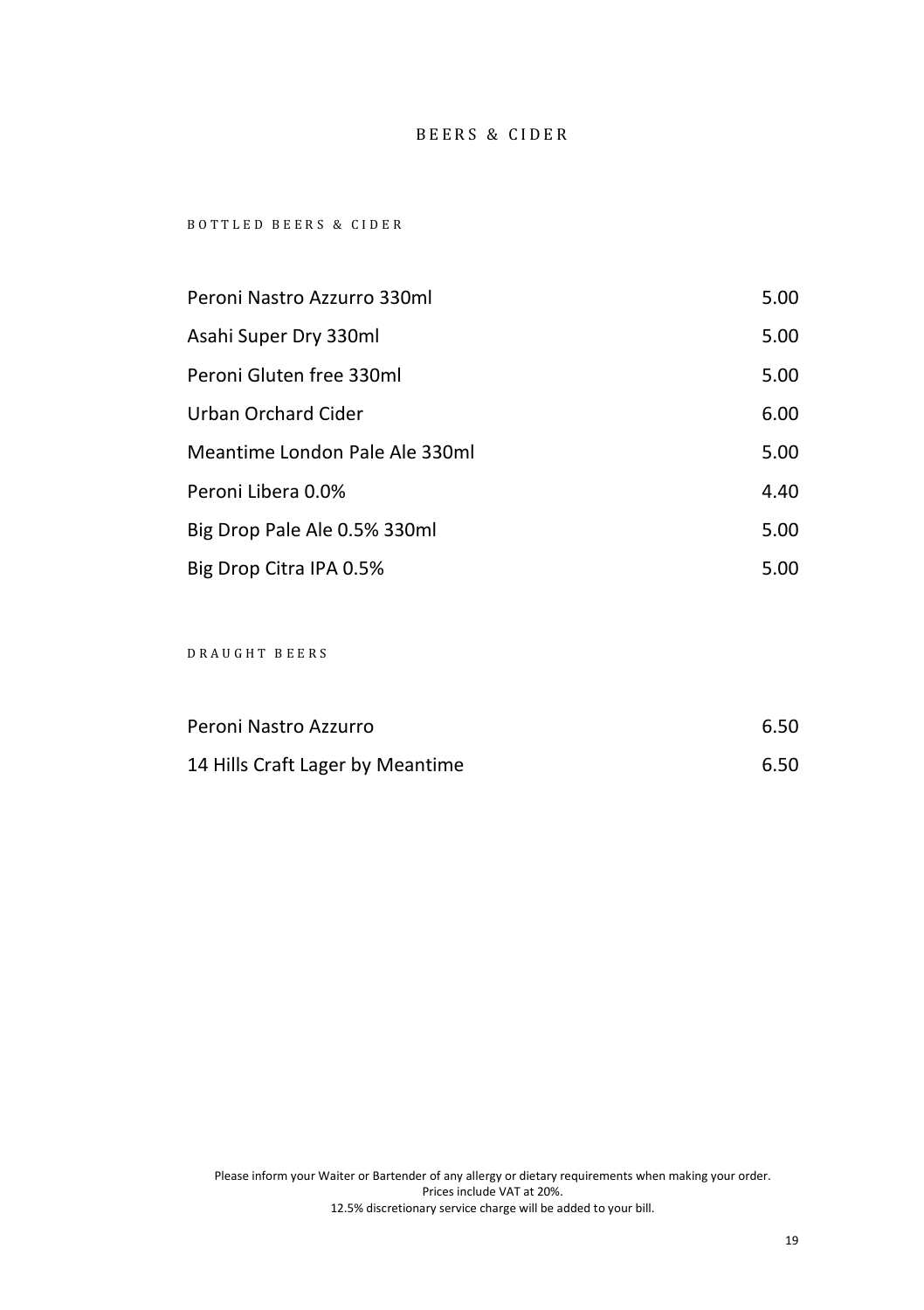# SOFT DRINKS

| Real Kombucha Dry Dragon            | 4.50 |
|-------------------------------------|------|
| Real Kombucha Royal Flush           | 4.50 |
| Fever Tree Indian tonic water       | 2.50 |
| Fever Tree Elderflower Tonic Water  | 2.50 |
| <b>Fever Tree Citrus Tonic</b>      | 2.50 |
| Fever Tree Refreshingly Light Tonic | 2.50 |
| Fever Tree Mediterranean Tonic      | 2.50 |
| Fever Tree Lemonade                 | 2.50 |
| Fever Tree Ginger ale               | 2.50 |
| Fever Tree Ginger Beer              | 2.50 |
| Fever Tree Soda Water               | 2.50 |

# J U I C E S

| Eager Apple Juice             | 4.00 |
|-------------------------------|------|
| Eager Pineapple Juice         | 4.00 |
| Turner Hardy & Co Pure        | 5.00 |
| Ocean Spray Cranberry Juice   | 4.00 |
| Freshly Squeezed Orange Juice | 5.00 |
| Freshly Squeezed Grapefruit   | 5.00 |

Please inform your Waiter or Bartender of any allergy or dietary requirements when making your order. Prices include VAT at 20%. 12.5% discretionary service charge will be added to your bill.

20